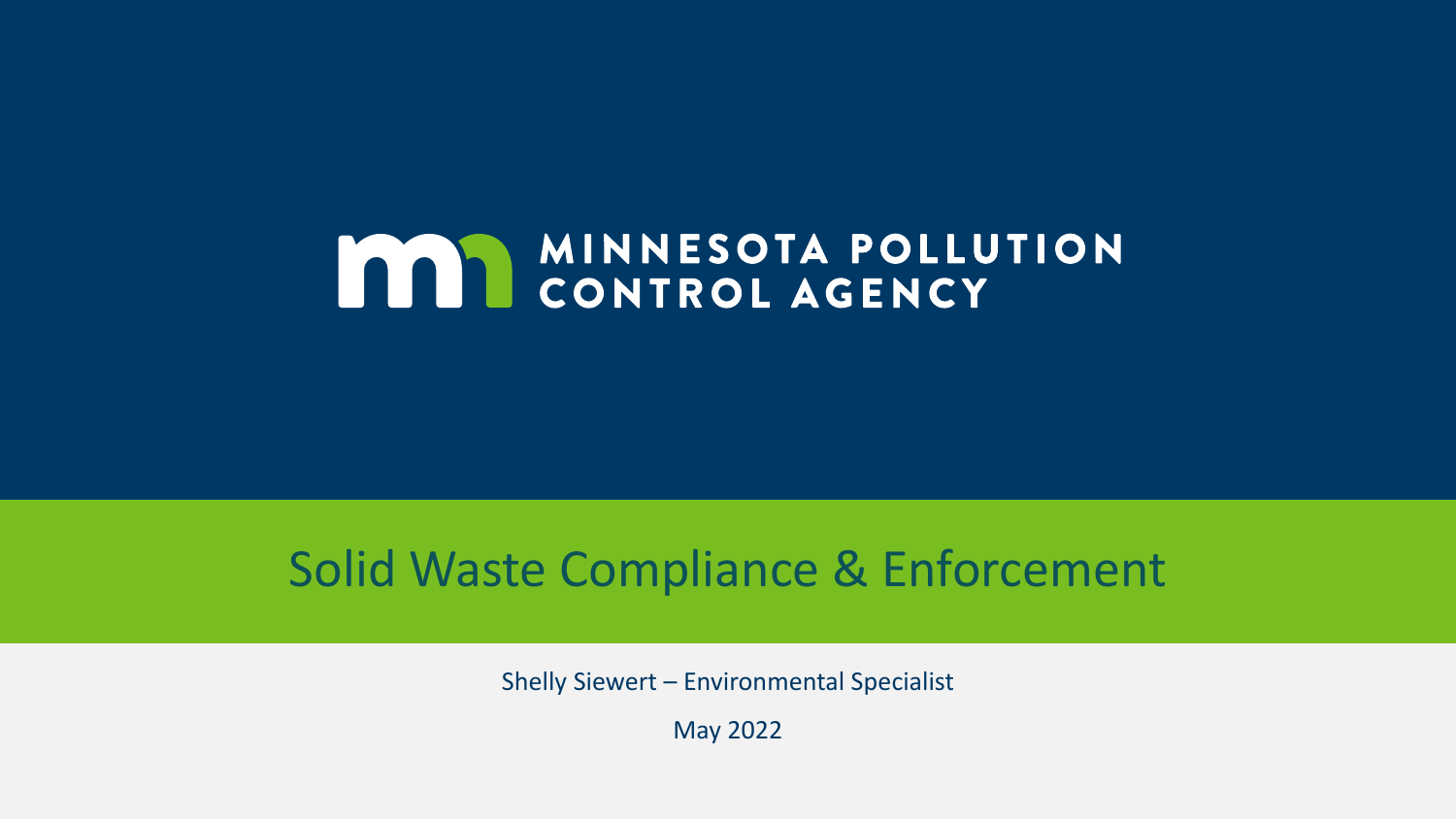## What is a Permit-by-Rule (PBR) Facility

- A Solid Waste Facility as defined under Minnesota Rules 7001.3050
- Deemed to have obtained a solid waste facility permit without making application if certain conditions are met
- Low potential for adverse effects/impact on human health and the environment if properly managed
- Subject to less stringent standards
- Less detailed administrative review
- 8 different types of facilities

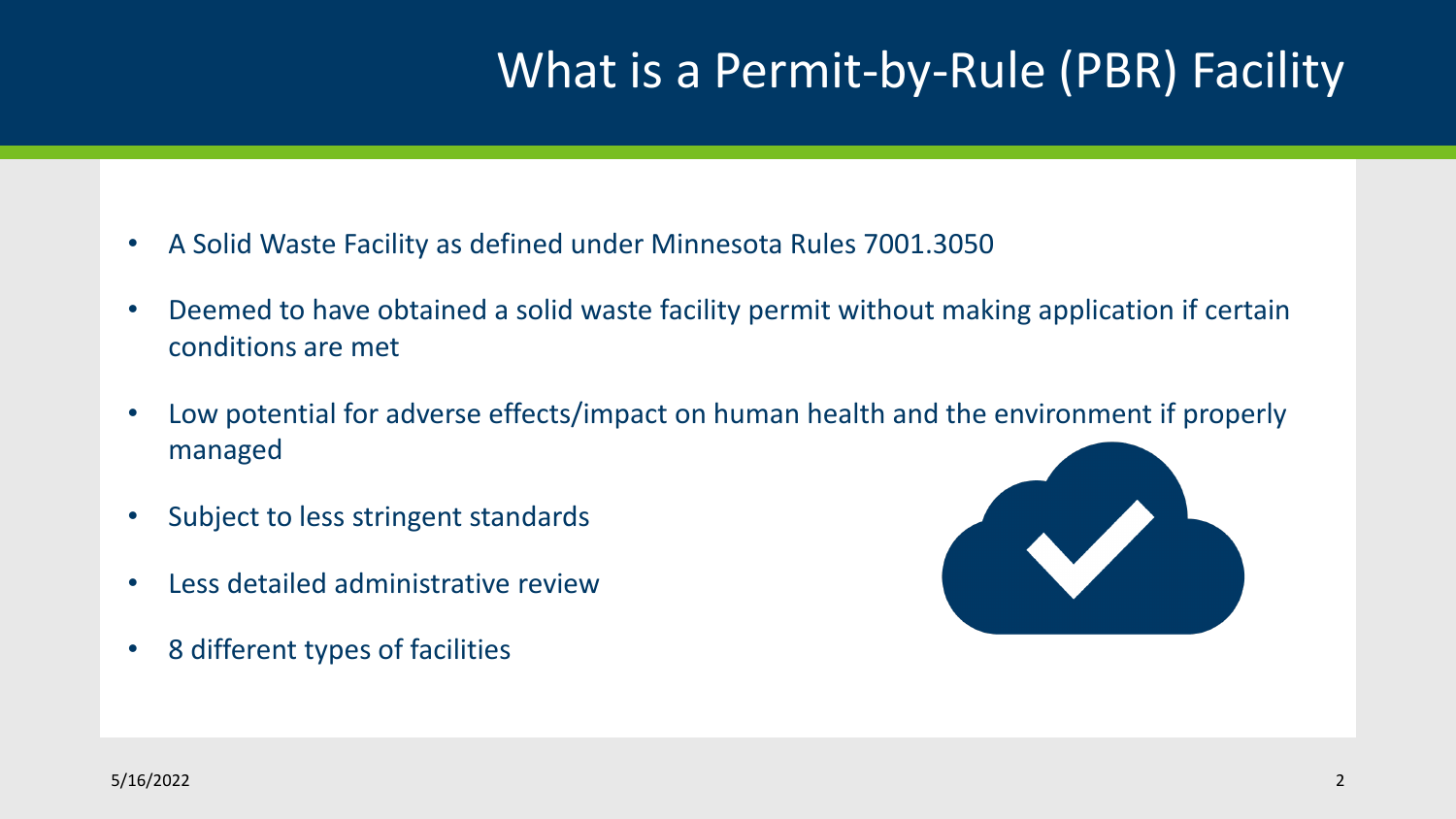## Types of Facilities – *common*

- Recycling
- Transfer Stations
	- Solid Waste, *including MSW and C&D*
	- Source -Separated Organic Materials
- Compost
	- Yard Waste
- Demolition Debris Land Disposal

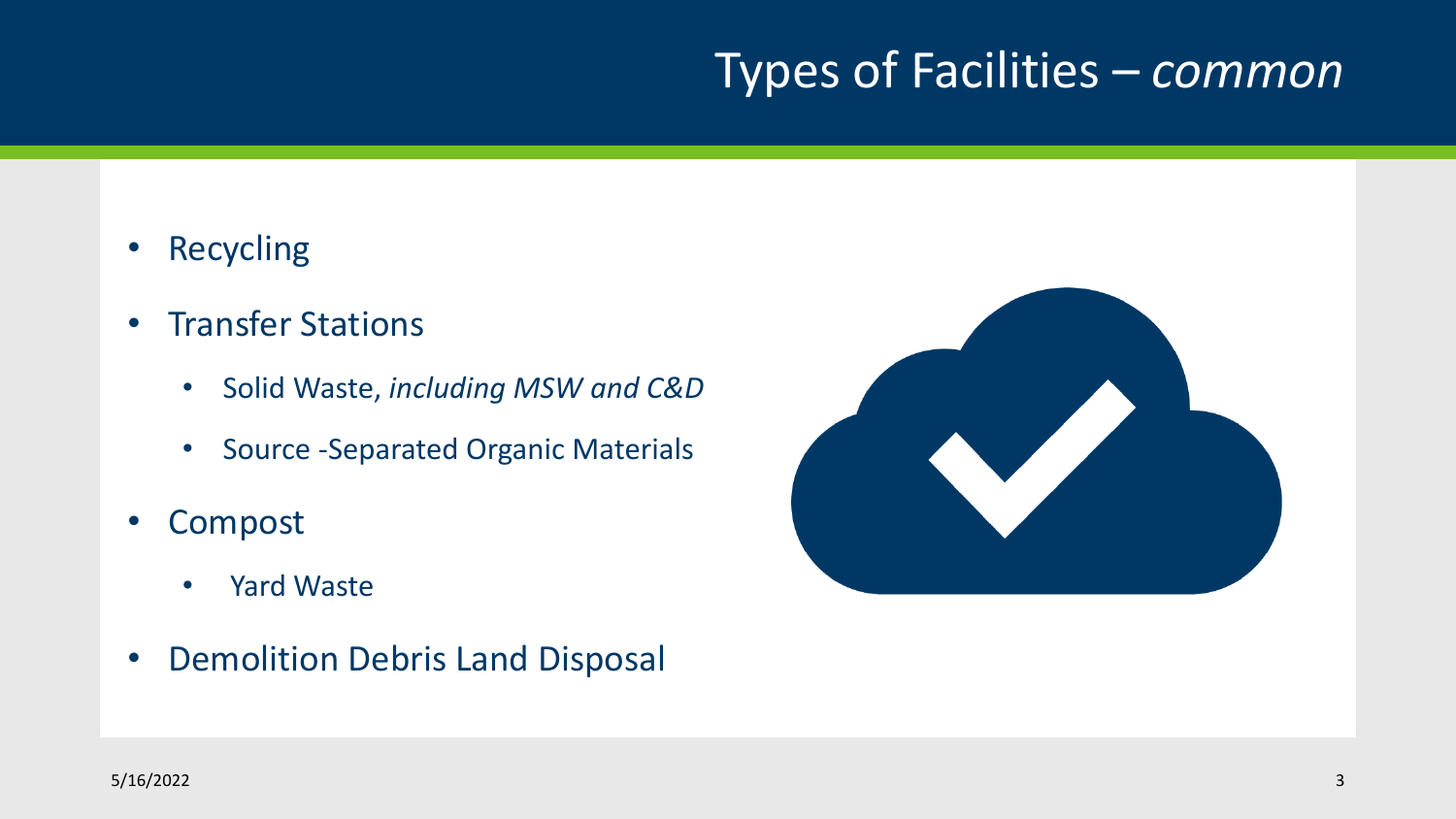## Types of Facilities – *uncommon*

- Energy Recovery Facilities not RDF facilities
- Storage sites for nonsludge wood waste....
- Facilities receiving solid waste from the exploration, mining, milling, smelting, and refining of ores and minerals
- Facilities receiving five tons or less of municipal solid waste combustor ash for the purpose of

researching in a laboratory

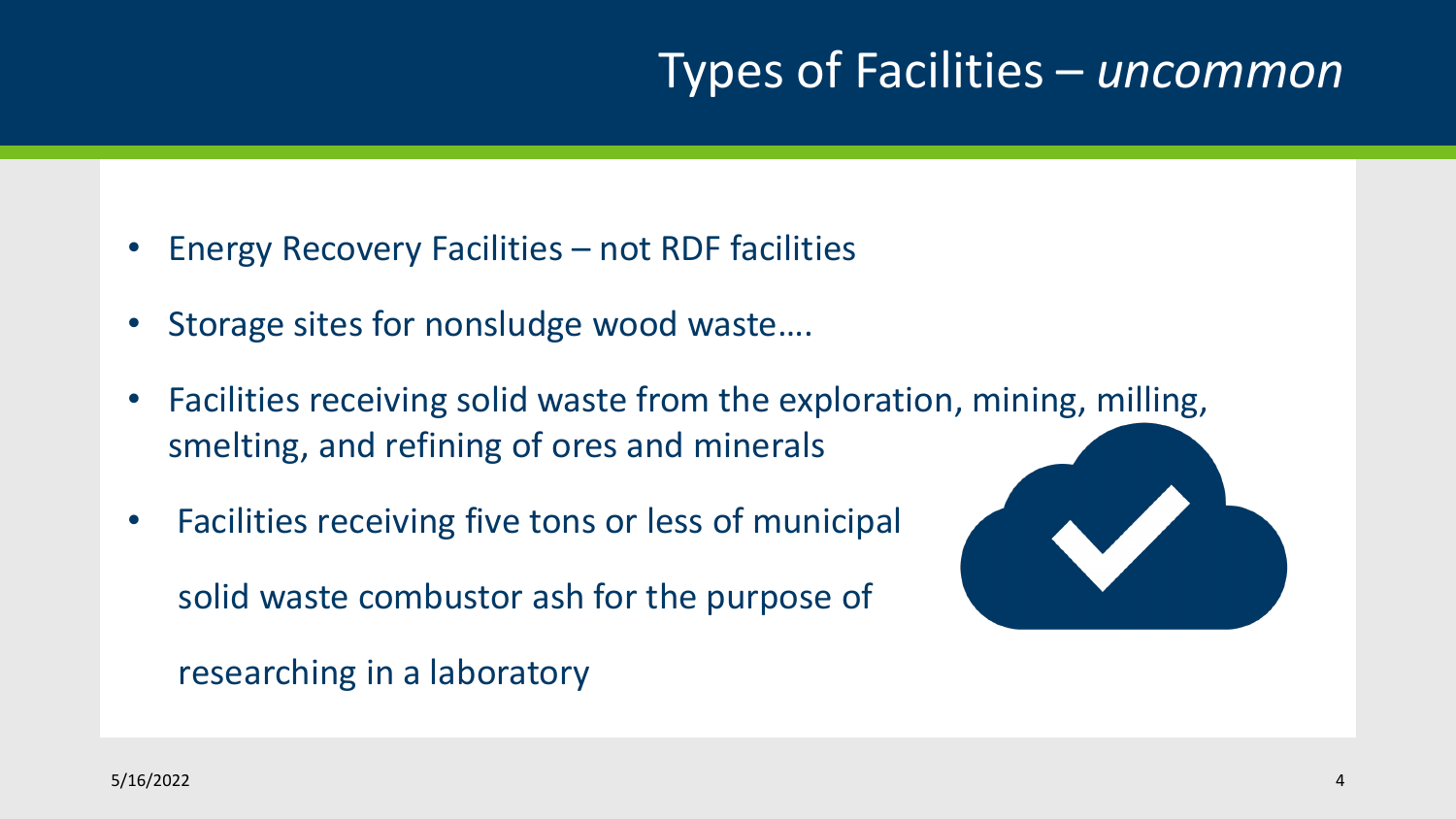#### How to Obtain a PBR

- Notification form specific to facility type, including submittals
	- Recycling Facilities: Emergency Response Plan/Contingency Action Plan, Site Yearly Inspection Plan, Closure Plan
	- Transfer Stations: Emergency Response Plan/Contingency Action Plan, Site Yearly Inspection Plan, Closure Plan, Industrial Solid Waste Management Plan
	- Compost Facilities: PBR Notification form, County Acknowledgement, Map. The Yard Waste Composting form is on-line and submitted electronically through the MPCA E-Services.
	- Demolition Debris Disposal Facilities: PBR Notification Form

• No application fee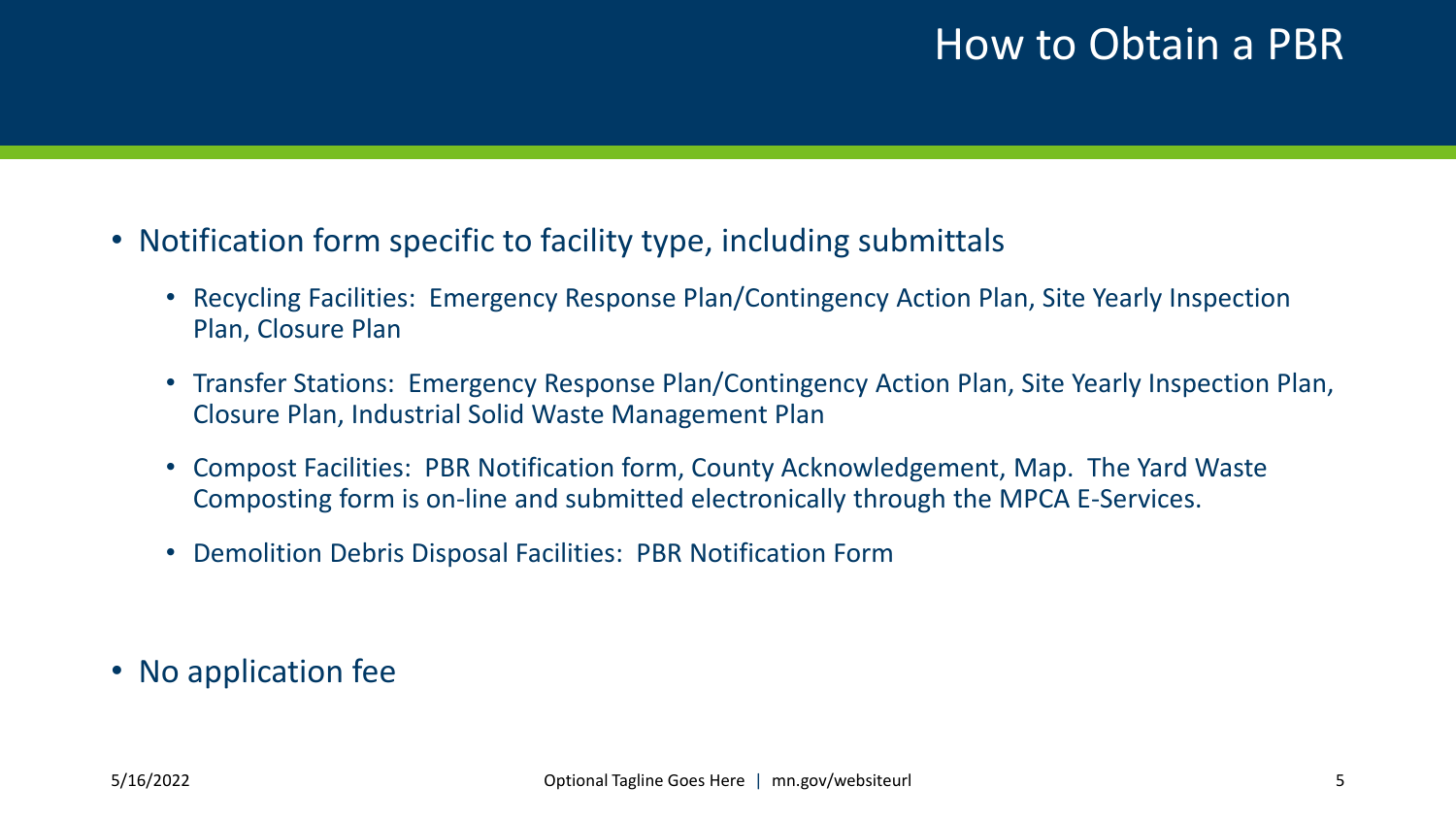## Notification Requirements

- **County/local representative signature**
- Facility information physical address
- Location standards no wetlands, great than 300 feet from a river or stream, 1000 feet from a pond
- Facility Size acres and/or volume
- Types and quantities of materials managed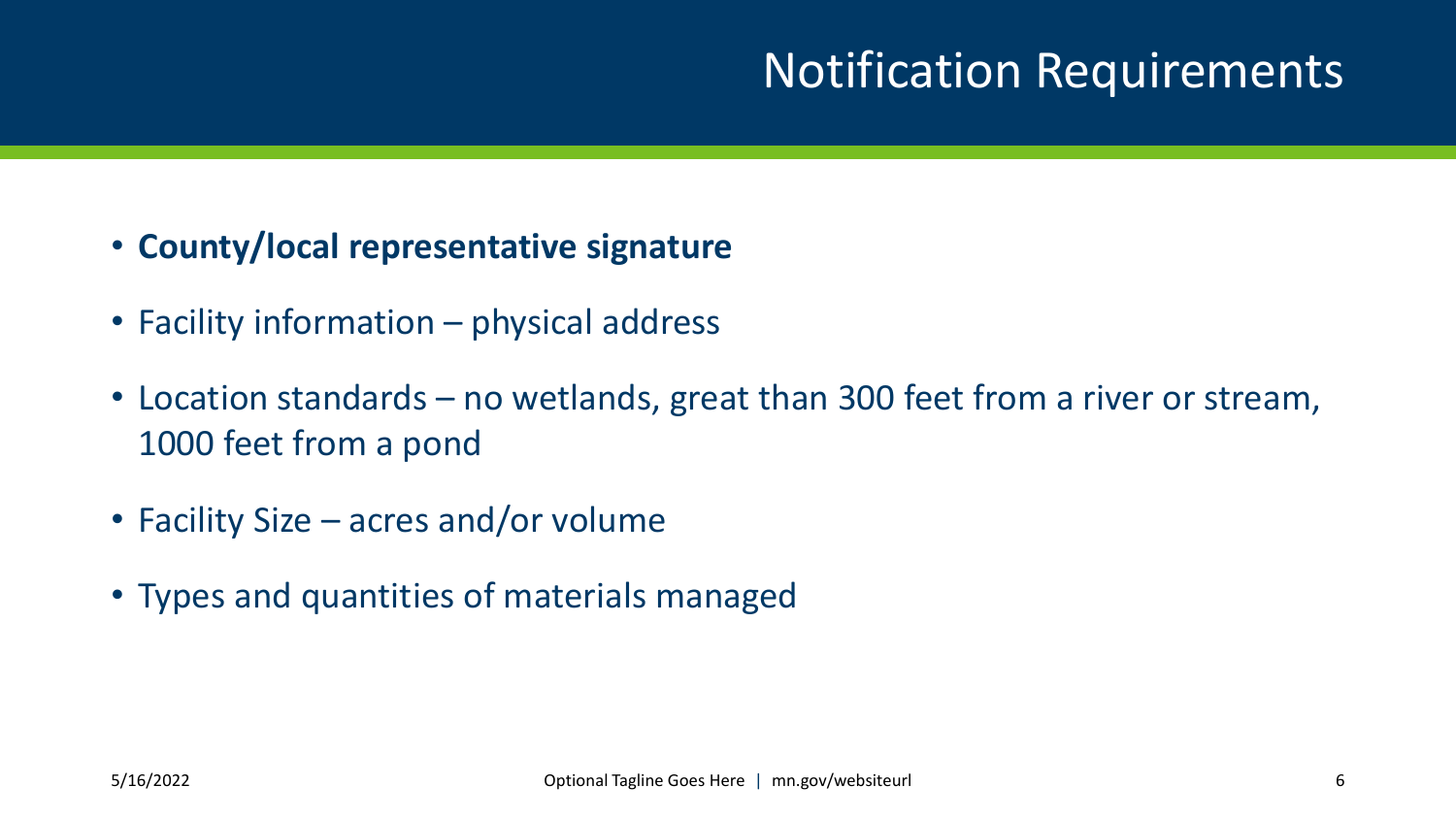## Management at Recycling Facilities

- Prevent surface water drainage through recyclables
- Contain spills/releases
- Remove putrescible materials once a week
- Remove residuals once a month
- Remove all recyclables within 3 years of receipt
- Submit an annual report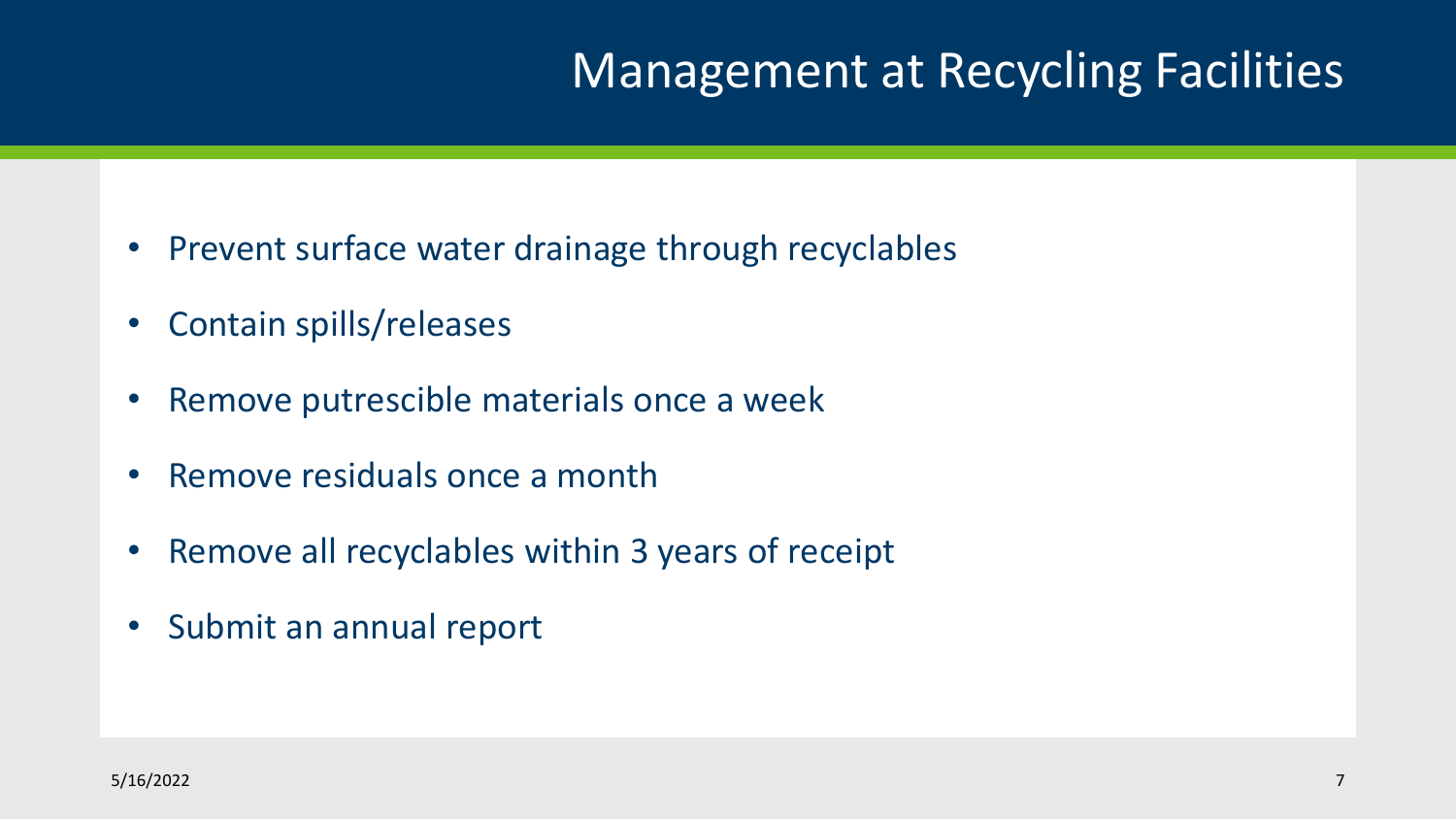## Management at Transfer Stations

- **<** than 120 cubic yards of waste stored on-site at any given time
- **<** than 120 cubic yards of waste managed on-site per day
- Source-separated recyclable materials do not count toward volume limitation
- **Submit an annual report**
- Submit an updated notification every 10 years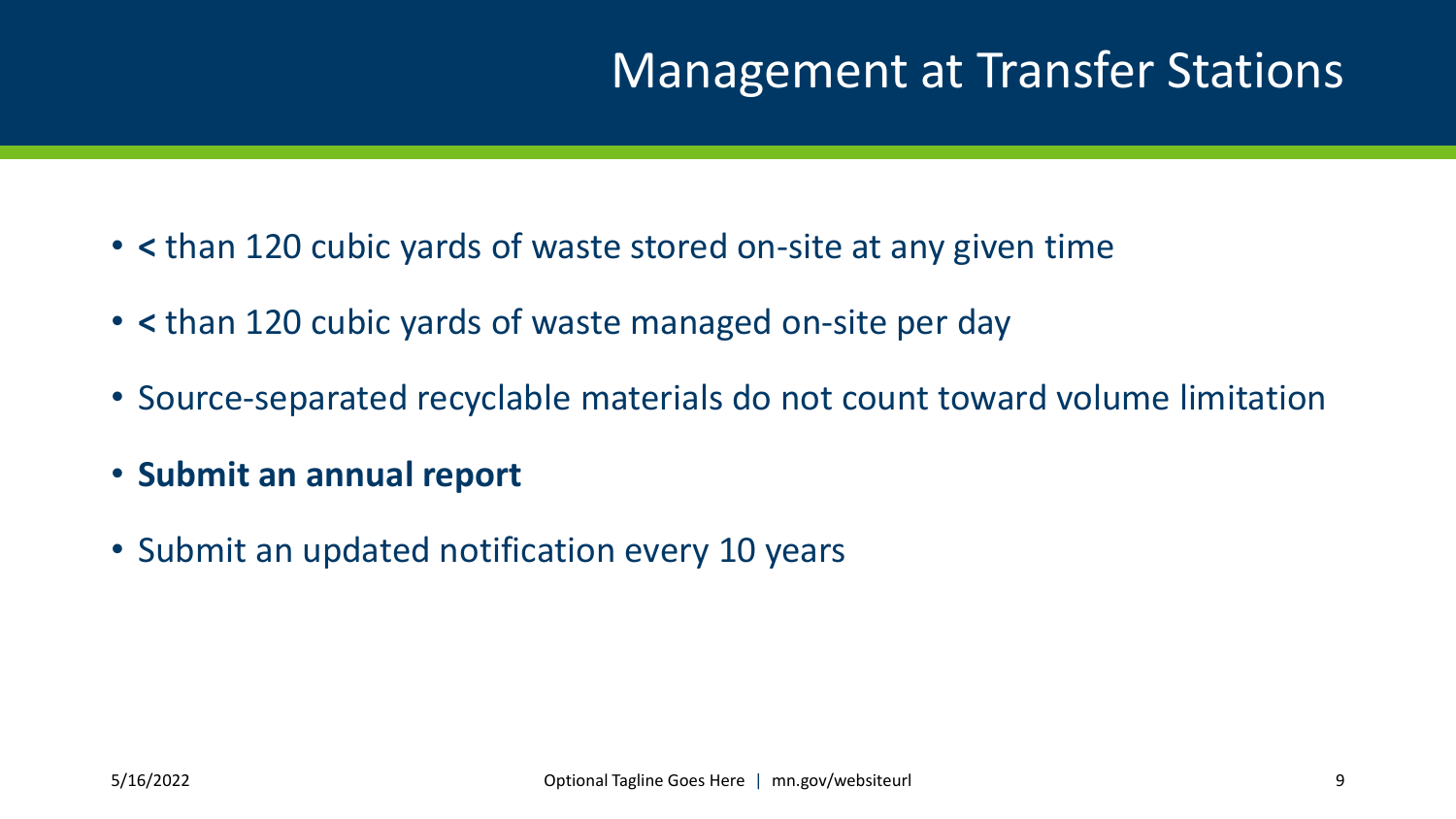## Transfer Stations - continued

- Operation Standards
	- Trained employee
	- Facility operations (roads, gates, doors, tipping floor, signage, litter)
	- Equipment maintenance good working condition
	- Storage (salvage and recyclable materials)
	- Putrescible waste area cleaned every 7 days
	- Free liquids
	- Management of unacceptable waste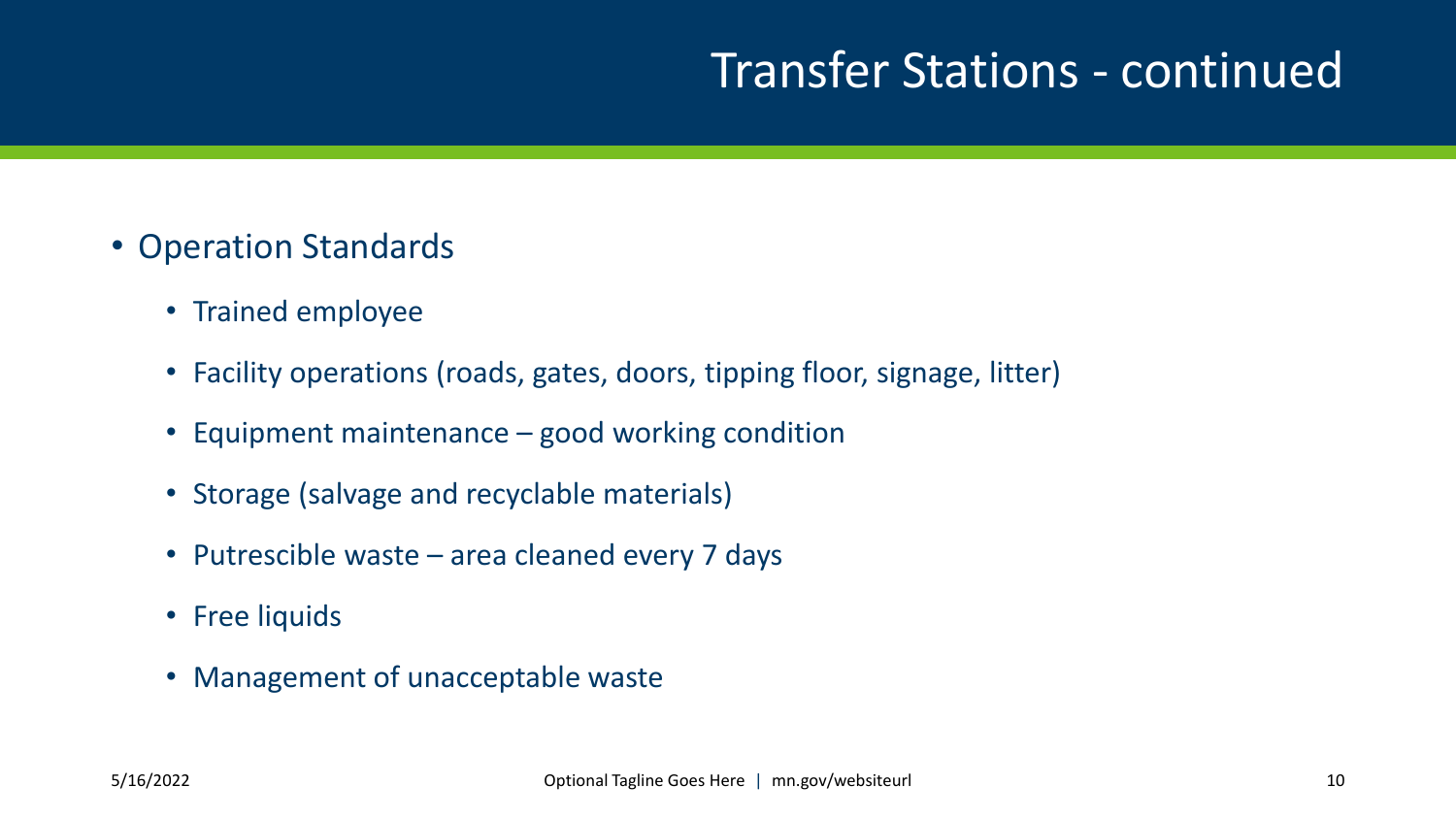## Source-Separated Organic Facilities

- Operate as a transfer station
- Curb-side collection and self-haul
- Facility classifications
	- Existing yard waste sites or transfer stations
	- Limited collection solid waste transfer facility
	- New facility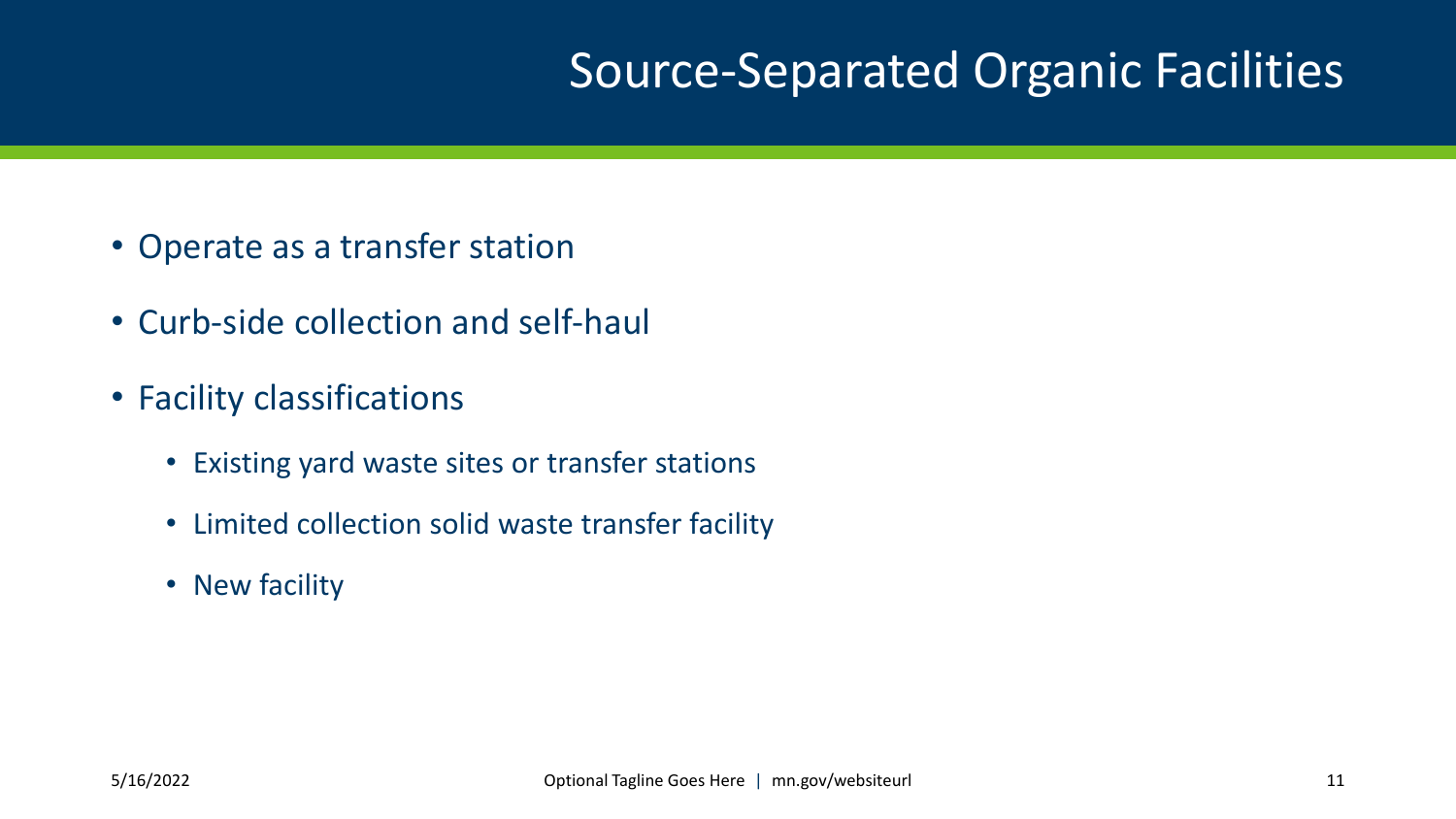## Yard Waste Compost Facilities

- Garden wastes, leaves, lawn cuttings, weeds, and pruning
- Manage odors
- If offered for use: turn to aerate, maintain temp, reduce pathogens
- Inert materials < than 3 % uncompostable materials at the end of decomposition
- By-products residuals and recyclables (storage and removal)
- Divert surface water drainage
- No volume limit *– acceptance, storage, or processing*
- Submit an annual report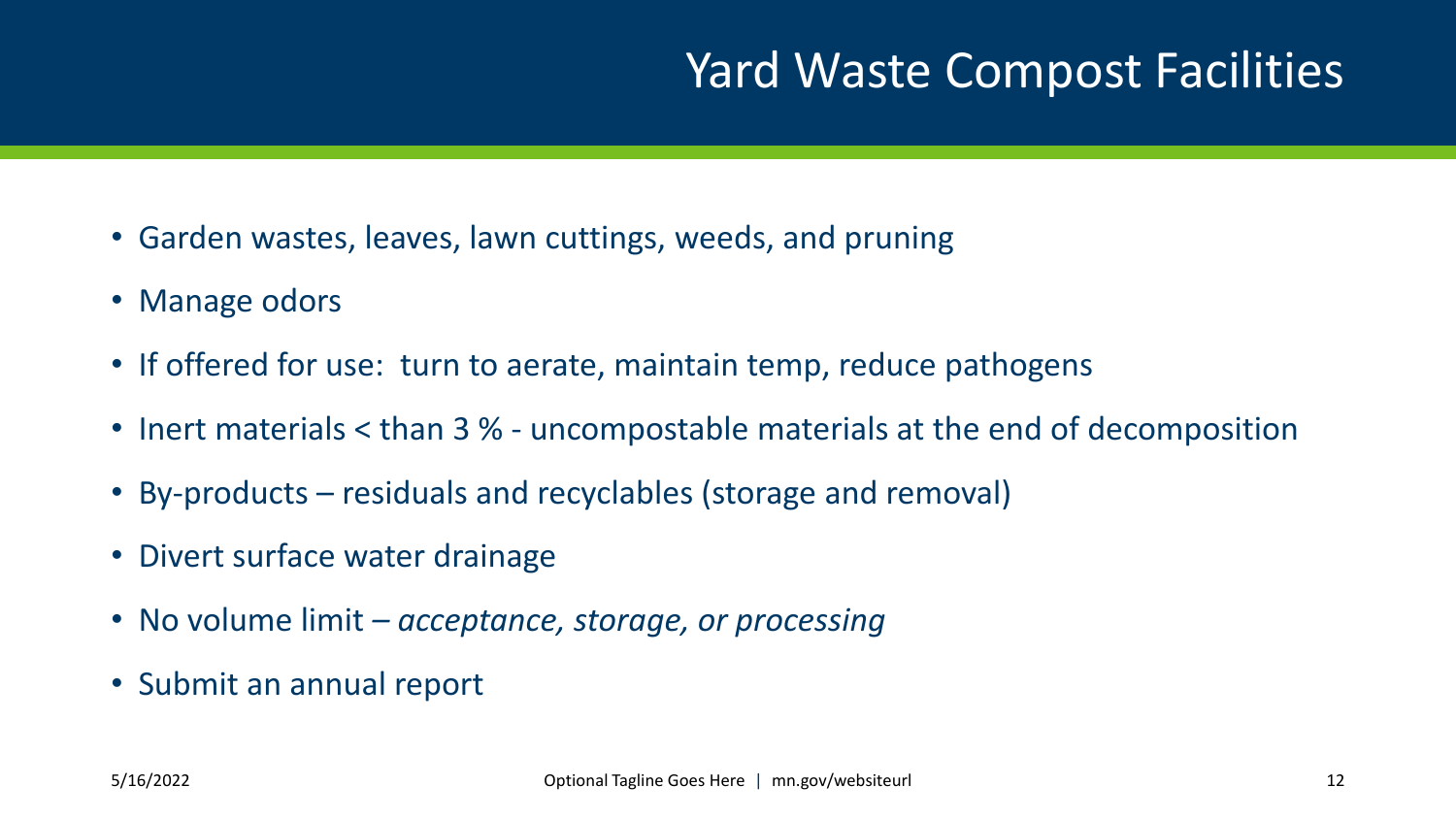## Demolition Debris Land Disposal

- Non-putrescible material resulting from the demolition of buildings, roads, and other man-made structures
- Demolition debris only no asbestos-containing materials
- **< than 15,000 cubic yards can be buried**
- Operate **<** than 12 consecutive months
- Cannot be located adjacent to another PBR demolition facility.
- Cannot be located within a shoreland.
- **Must meet 5 foot vertical separation from seasonal high groundwater table.**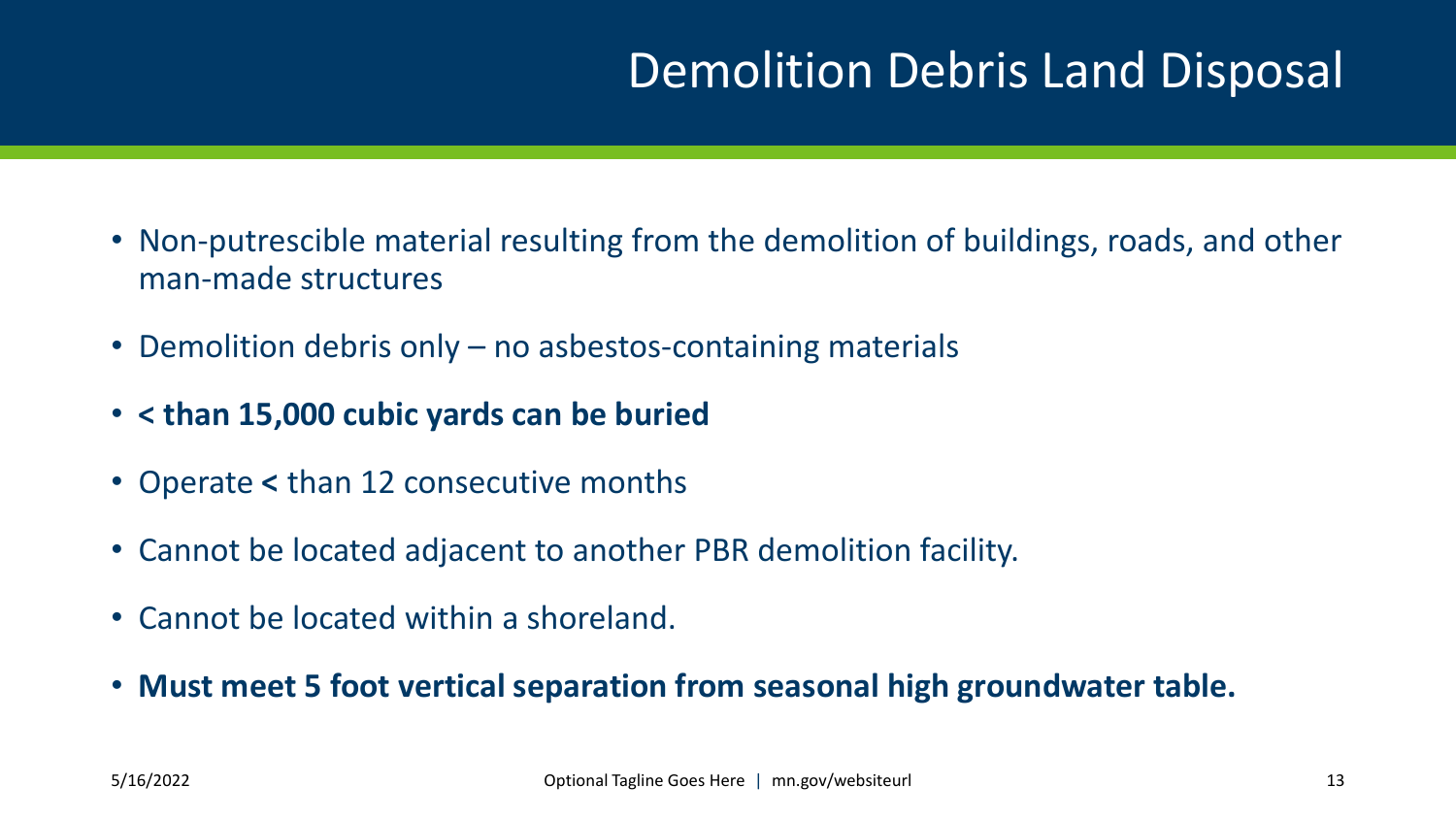## Demolition Debris Disposal PBR - continued

- MPCA Certified Landfill Operator is required
- Facility operations spread, compact, cover the waste
- Design requirements slope and final cover
- Inspect once a year for settlement and erosion problems
	- between June and September
- 20 years of post-closure care

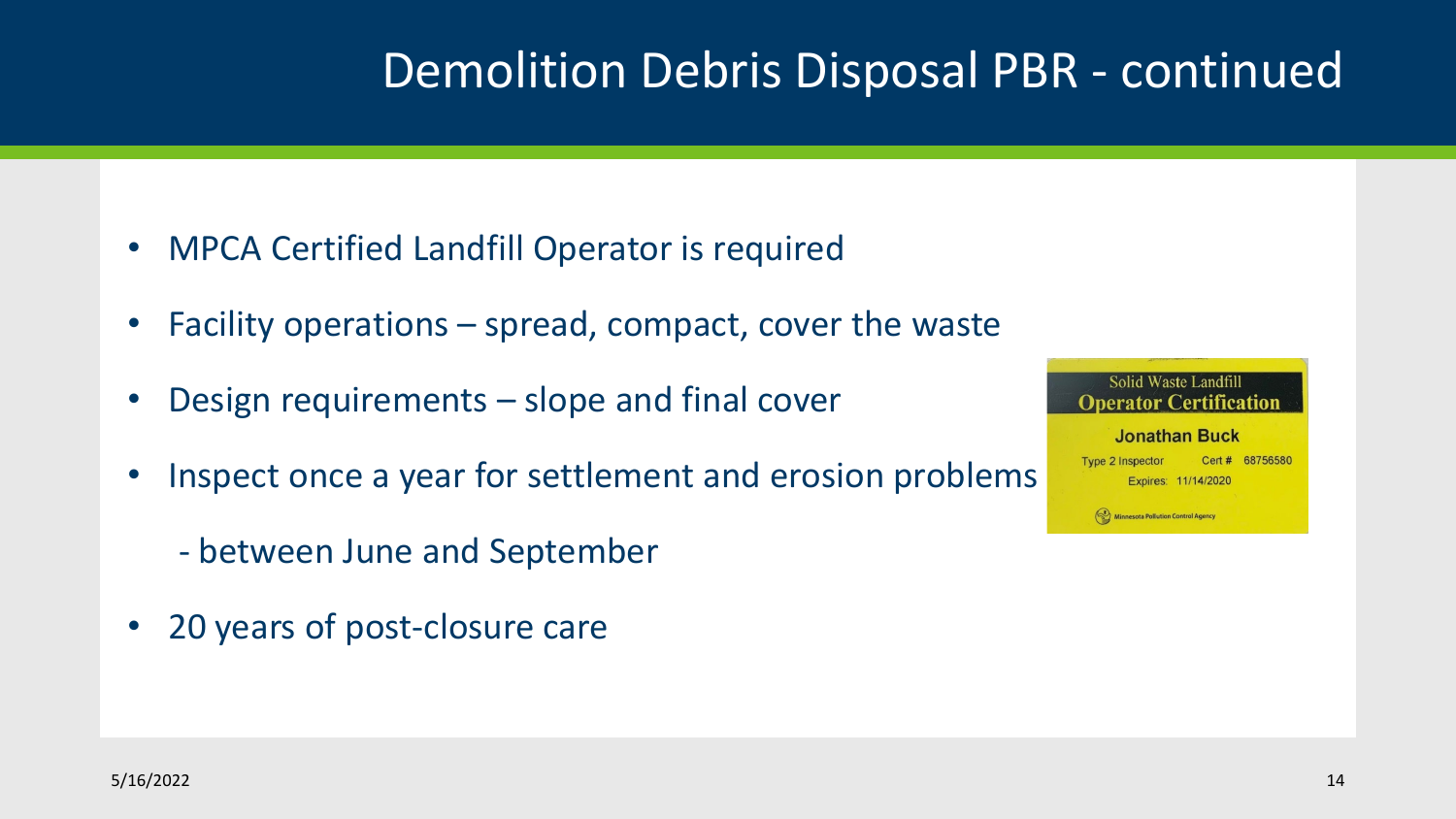## Demolition Debris Land Disposal - continued

- Burial must be recorded on property deed
- Pay the Solid Waste Management Tax (\$0.60/cubic yard)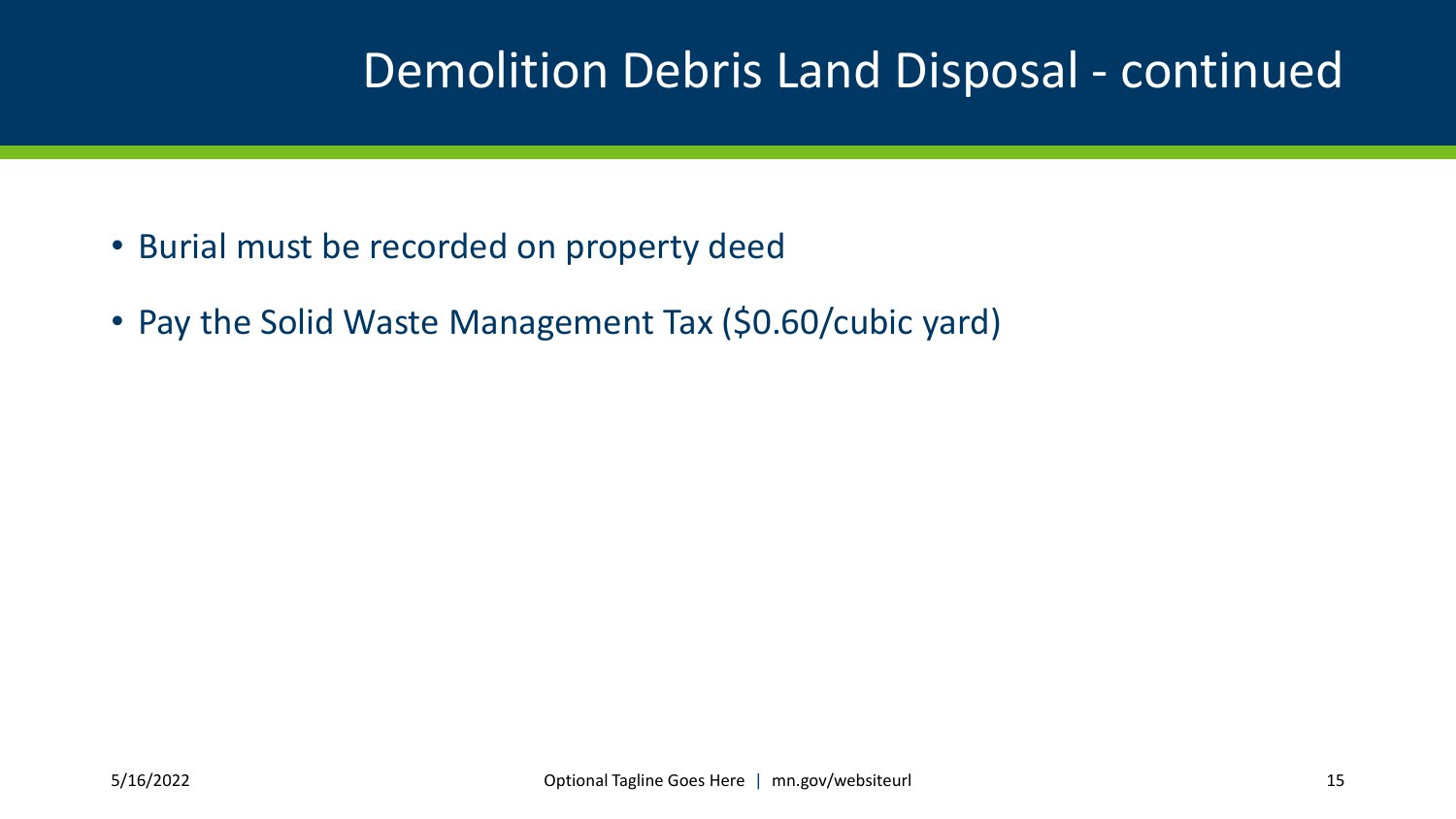#### How to prove 5 foot vertical separation from seasonal high groundwater table – *Dig a test pit*

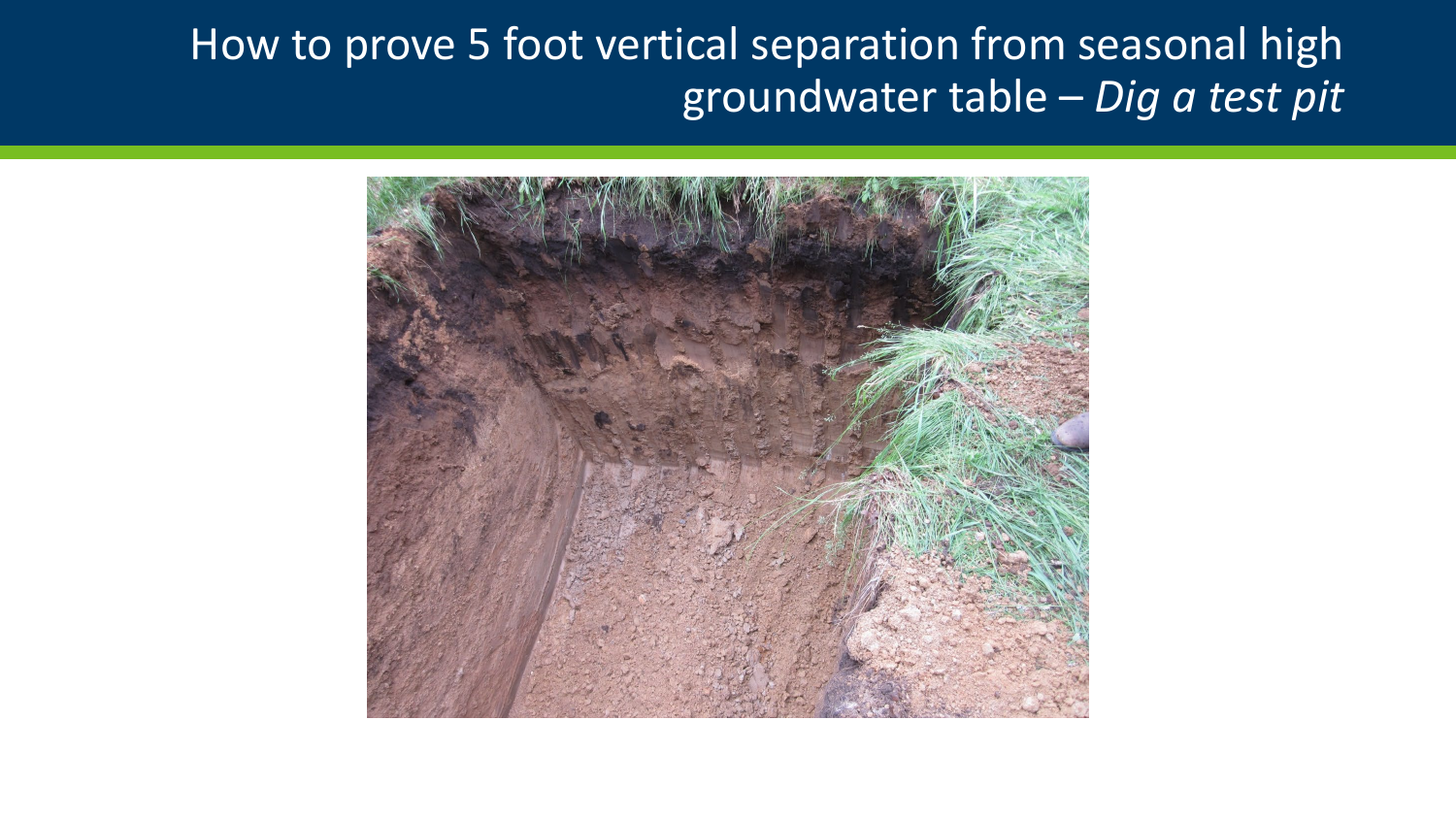#### Use the USDA Web Soil Survey www.websoilsurvey.nrcs.usda.gov

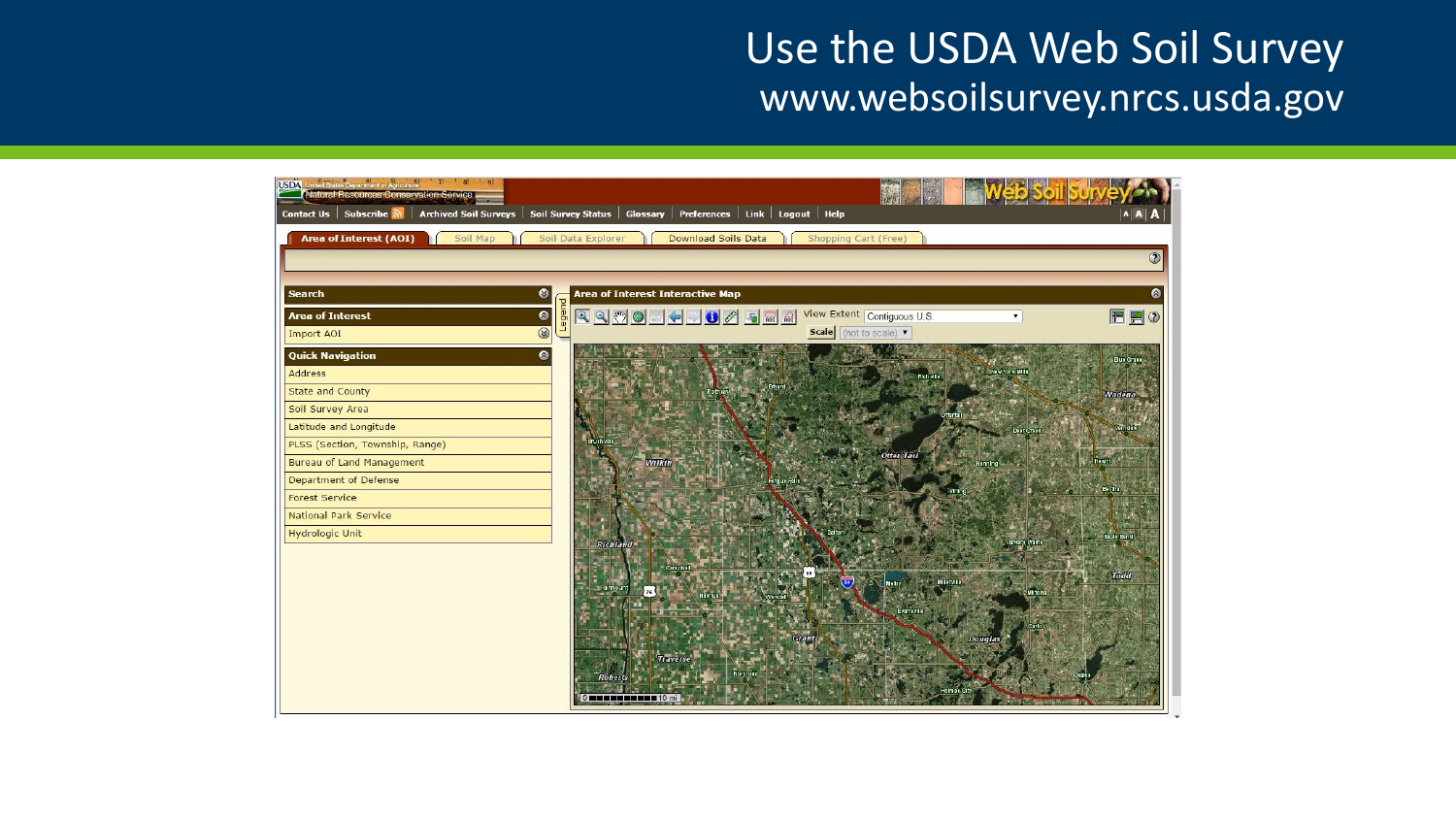## Demolition Projects

- All regulated demolition projects must have an asbestos survey done by a Minnesota Department of Health (MDH) licensed inspector.
- All Regulated Asbestos Containing Material (RACM) must be removed.
- Demolition of a farmstead, including outbuildings and barns, is considered a regulated project.
- There are two exceptions to the survey requirement:
	- A survey is not required on a building that has collapsed naturally or fallen due to an "act of God" (natural disaster).
	- Demolition of a single family home with no other buildings.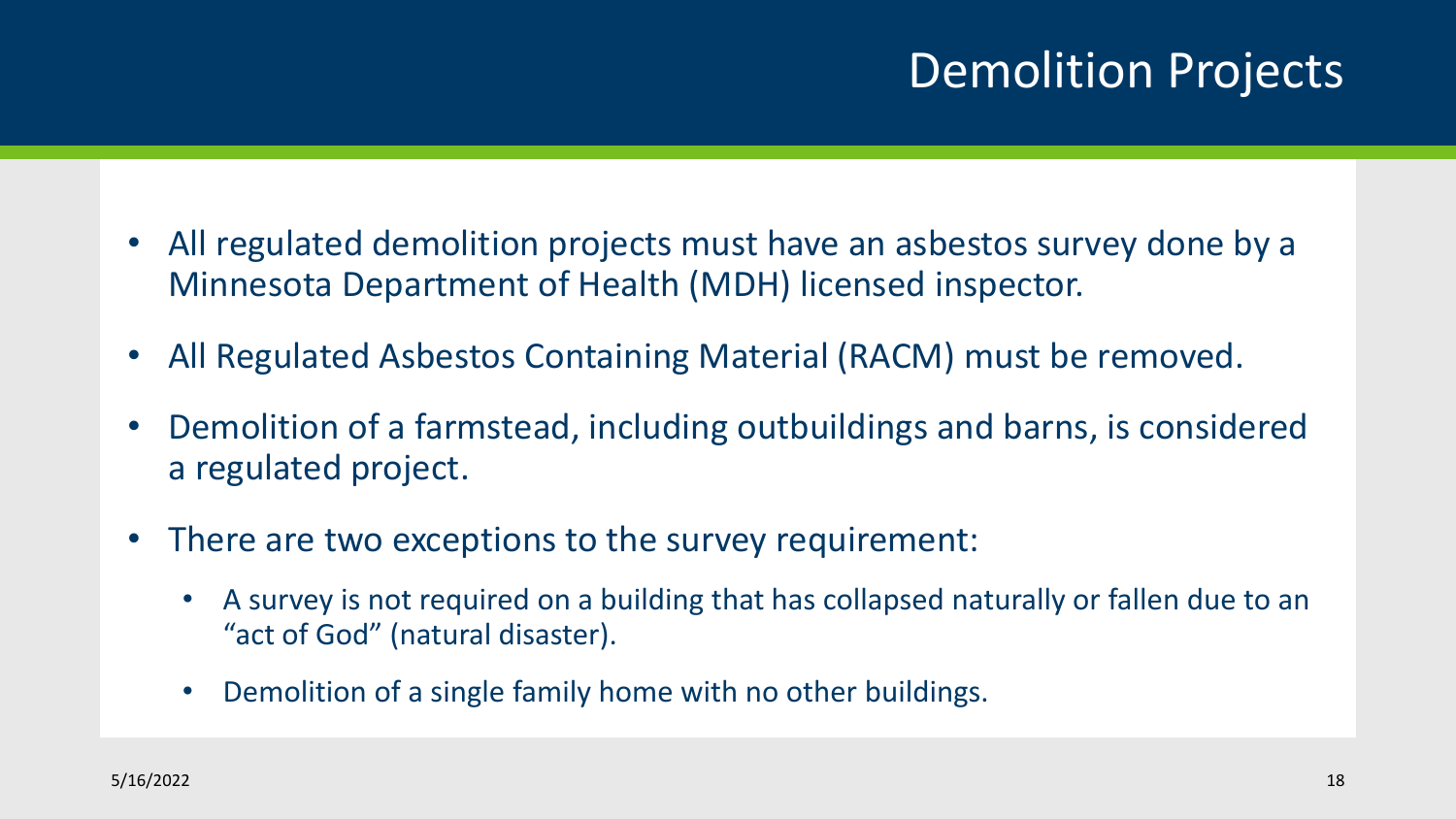## Demolition/Renovation Notification

- The property owner or contractor removing the structure(s) must complete a Demolition/Renovation Notification.
- The notification must be postmarked or received at the MPCA at least 10 working days before demolition begins and is required for all regulated projects.
- The notification form can be found on the MPCA website.

[www.pca.state.mn.us/sites/default/files/w-sw4-21.docx](http://www.pca.state.mn.us/sites/default/files/w-sw4-21.docx)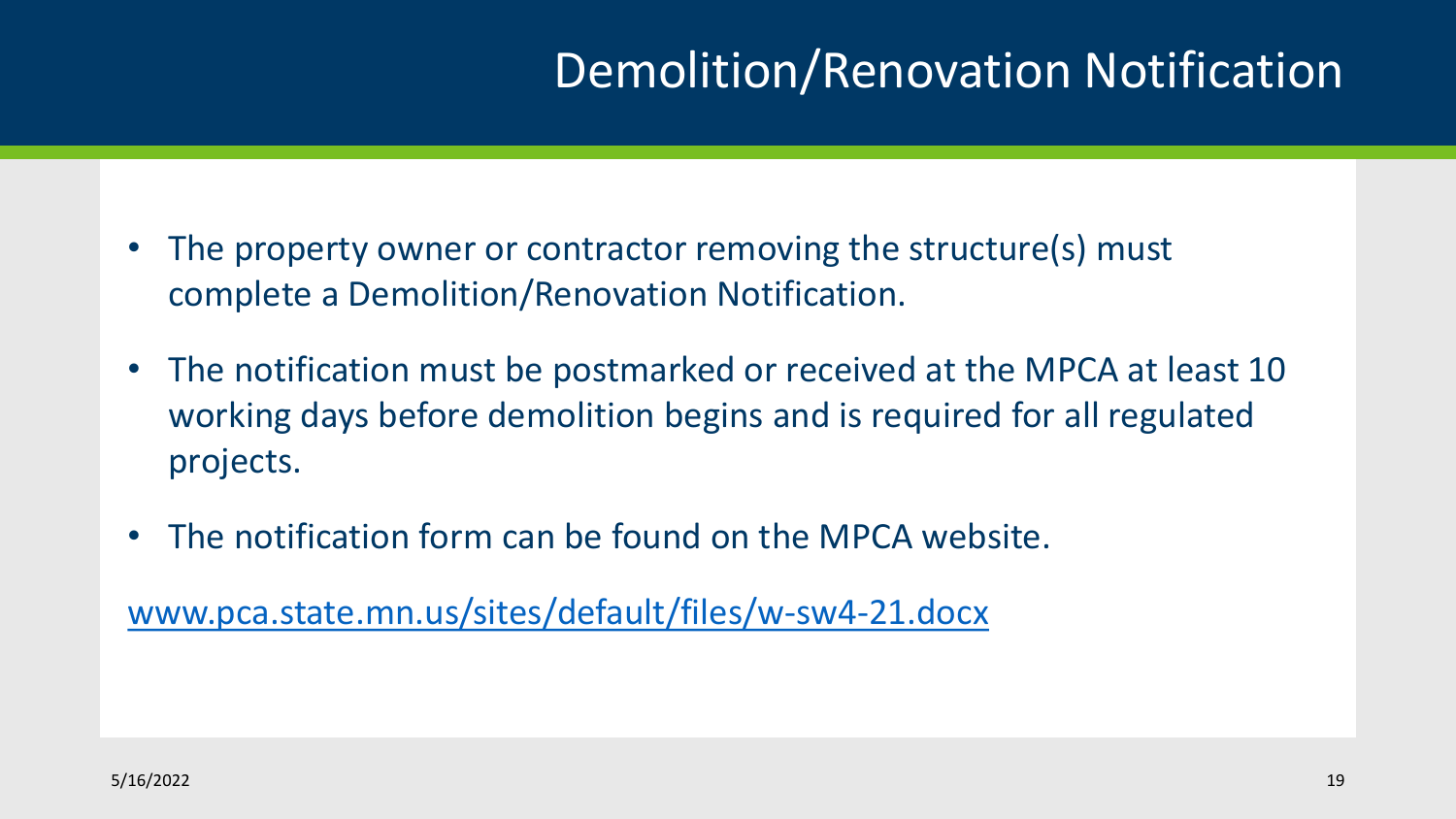## Exemptions to Obtaining a PBR

- Small Compost Sites (do not exceed 120 cubic yards of yard waste or food scraps on site at any one time)
- Limited solid waste collection services transfer facility that directly accepts waste from individual residents that self-haul provided that:
	- All waste is managed and stored in containers or roll-off boxes constructed of impervious material
	- No more than 40 cubic yards of waste are stored on-site at any given time and no more than 40 cubic yards of waste are managed on-site per day
	- Removal of waste occurs when the capacity of the container is reached or to prevent nuisance conditions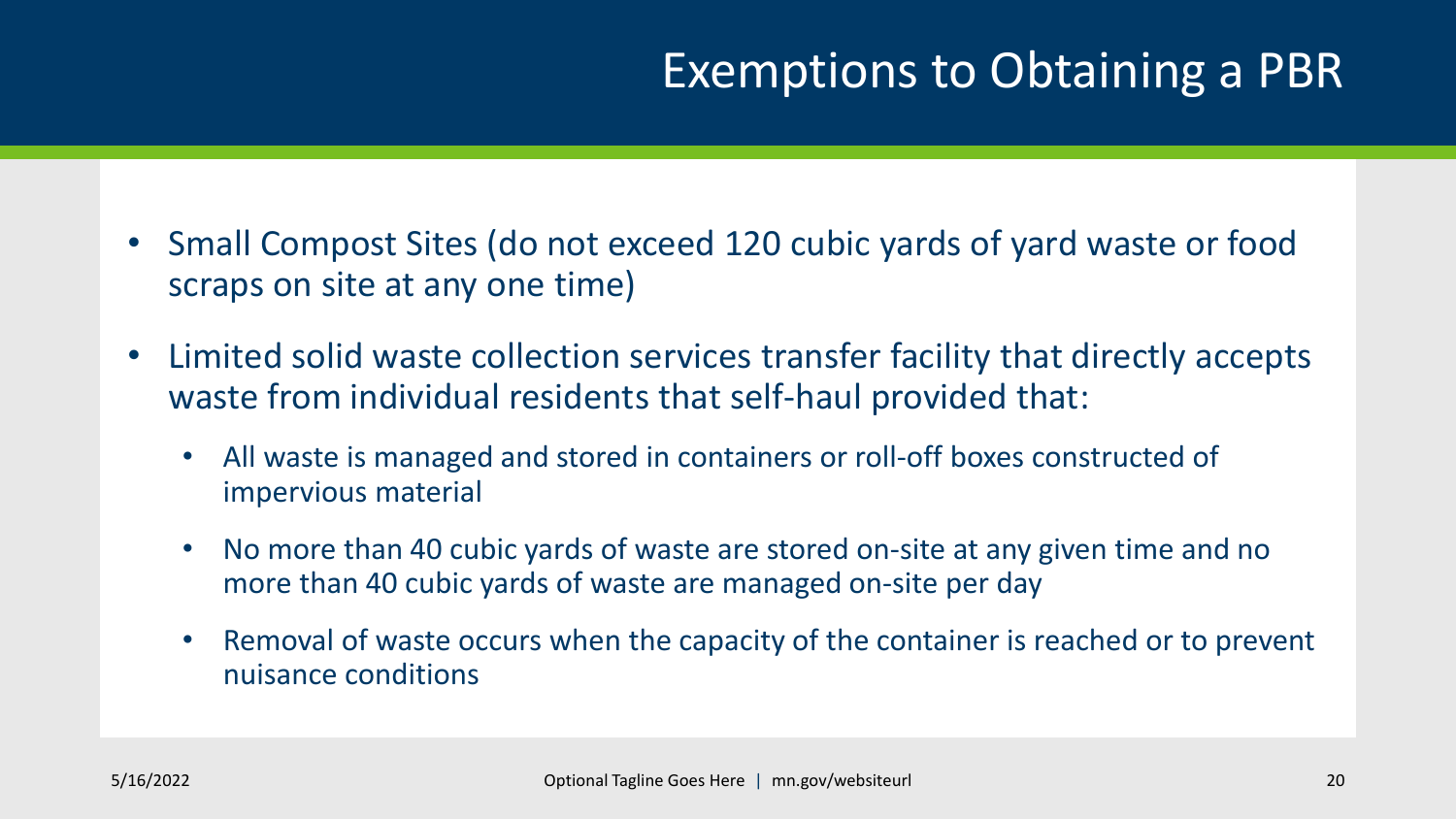## Exemptions to Obtaining a PBR - continued

- Recycling Drop-off Sheds, Divided Roll-Off Boxes, Separate Dumpsters, and other containers or structures where:
	- Recyclable materials have been separated from MMSW
	- Total volumes do not exceed 40 cubic yards at any one time
	- Compliance with design requirements, including prevention of surface water drainage through recyclables and residual material, protect the integrity of the recyclables, contain spills and releases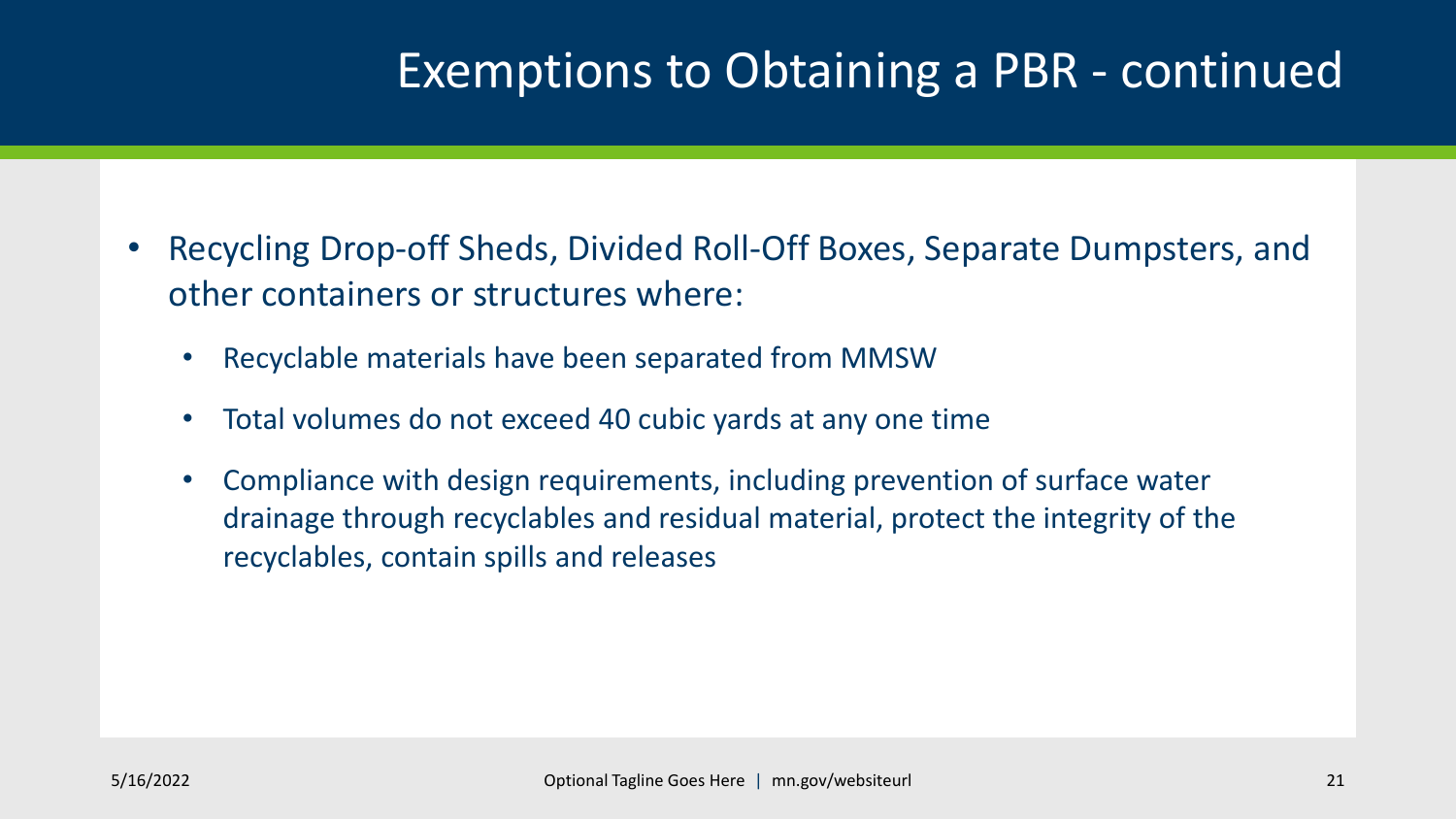### **Exclusions**

- May be regulated under other MPCA rules E-waste facilities, junkyards, scrapyards.
- May be regulated by a local ordinance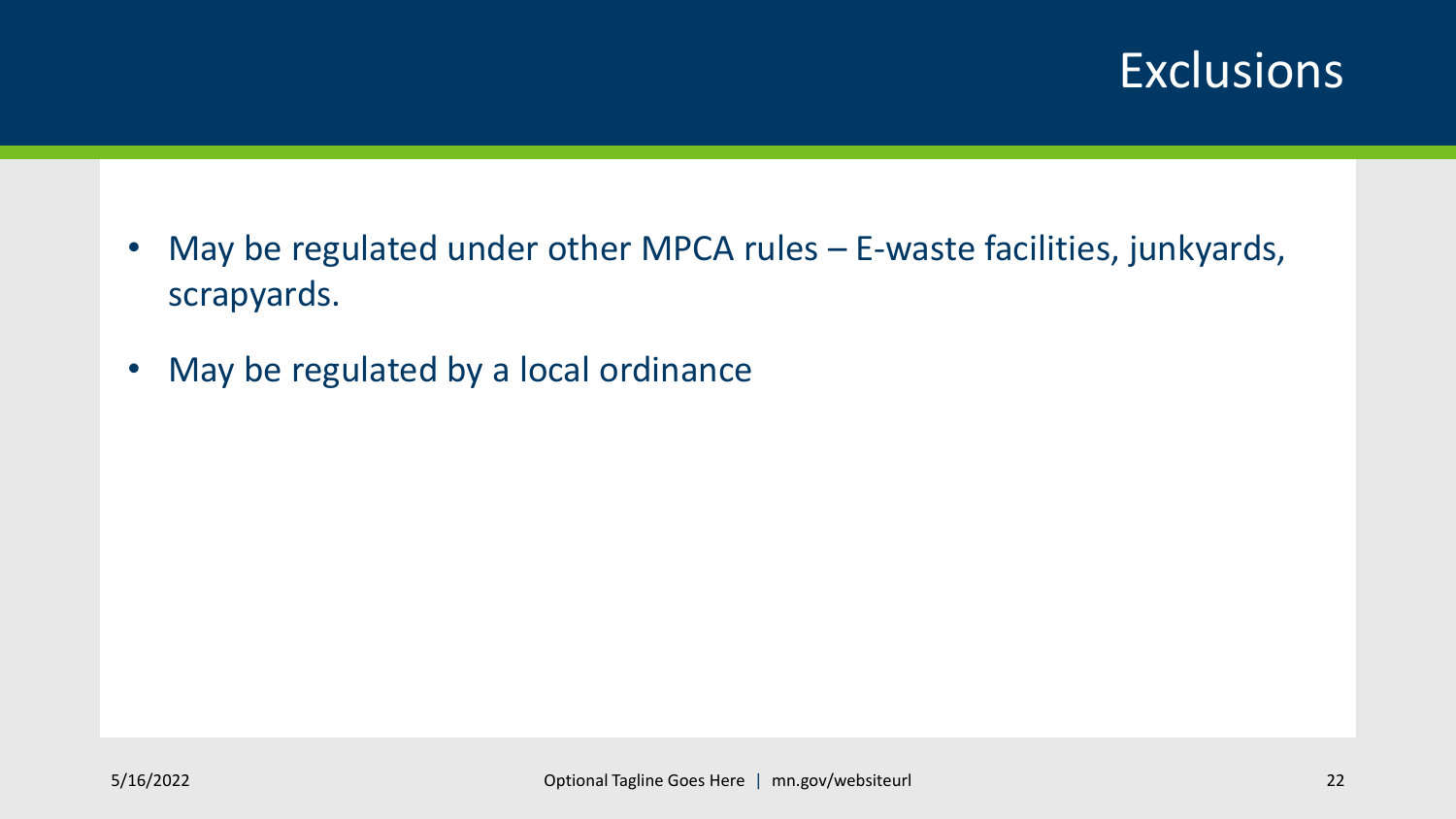## Concrete General Permit

- 5 year general permit effective 2013 and re-issued in 2019
- Only uncontaminated concrete
- Adequately characterize
- **Generated on-site**
- **<** than 5,000 cubic yards unless recycling is not feasible
- Site Management break up to promote drainage, cover with soil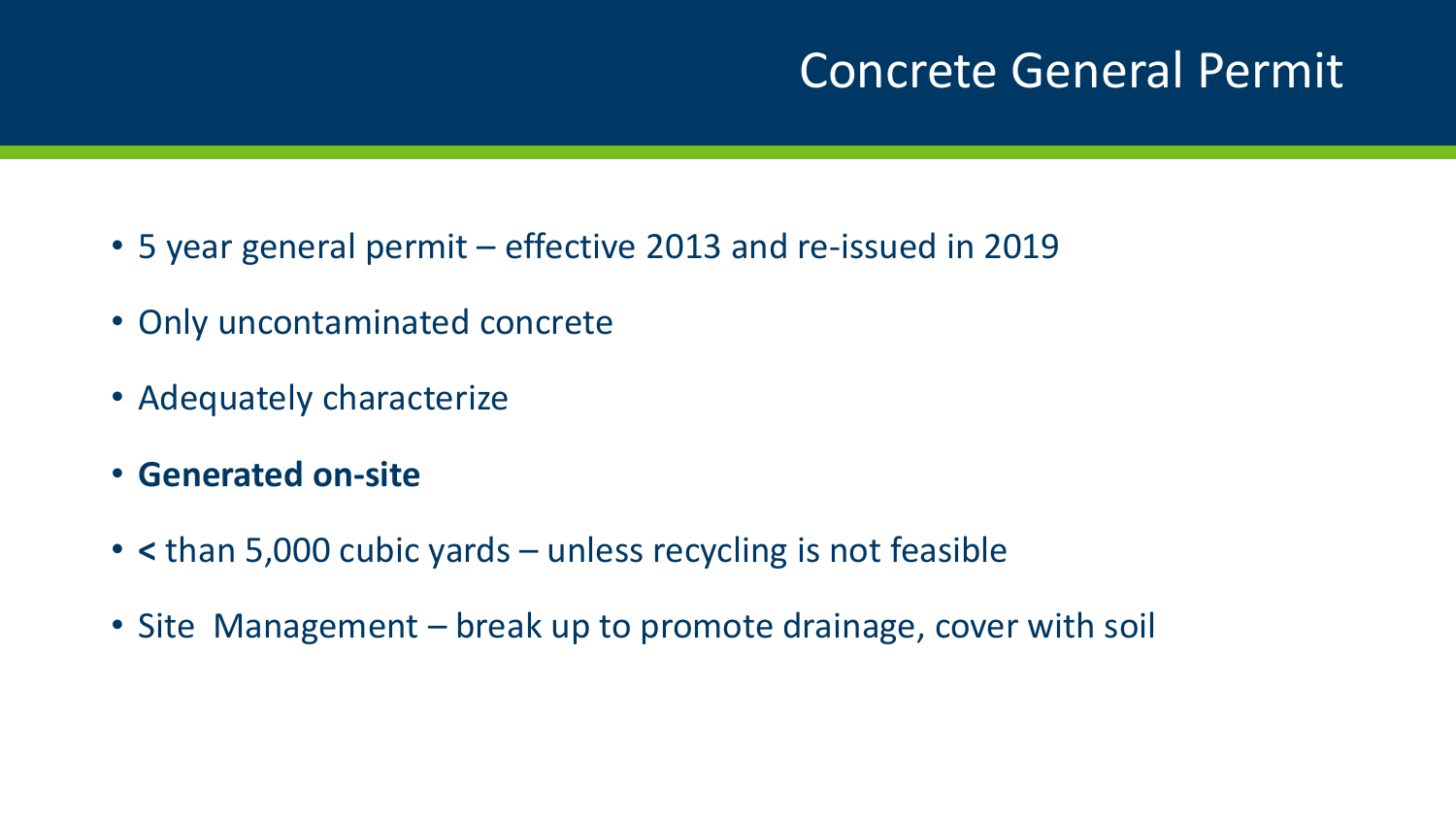## Concrete General Permit (continued)

- Deed
- Solid Waste Management Tax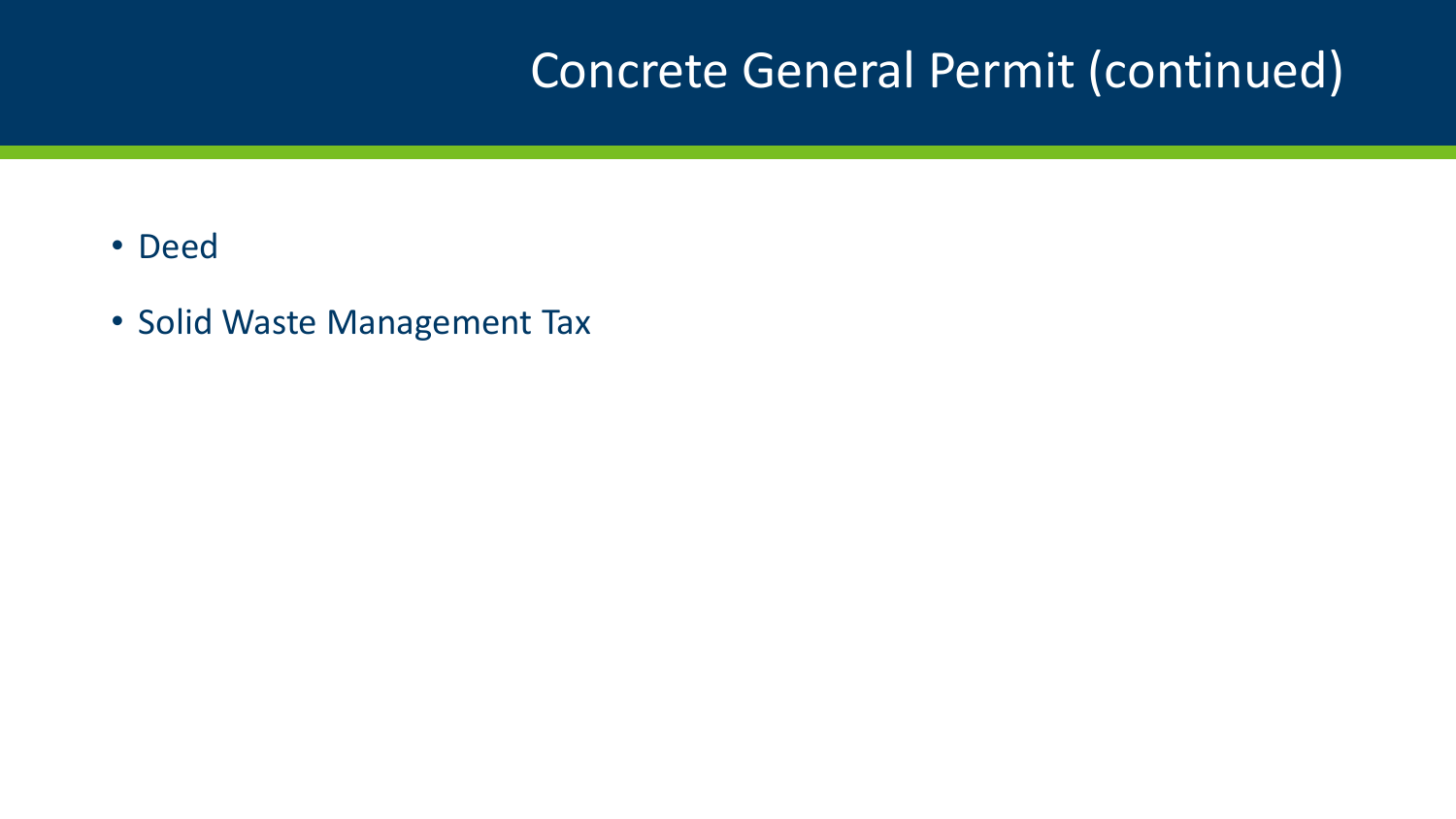## Farm disposal of solid waste (Minn. Stat. § 17.135)

- Allows owners or operators of land used for farming to bury and/or burn and bury without a solid waste permit:
	- 1. Solid waste generated by the person's household or farm operation; or
	- 2. Concrete or rebar from a building or structure located on the land used for farming
- Does not apply if regularly scheduled solid waste pickup is available. This can be designated by the county board.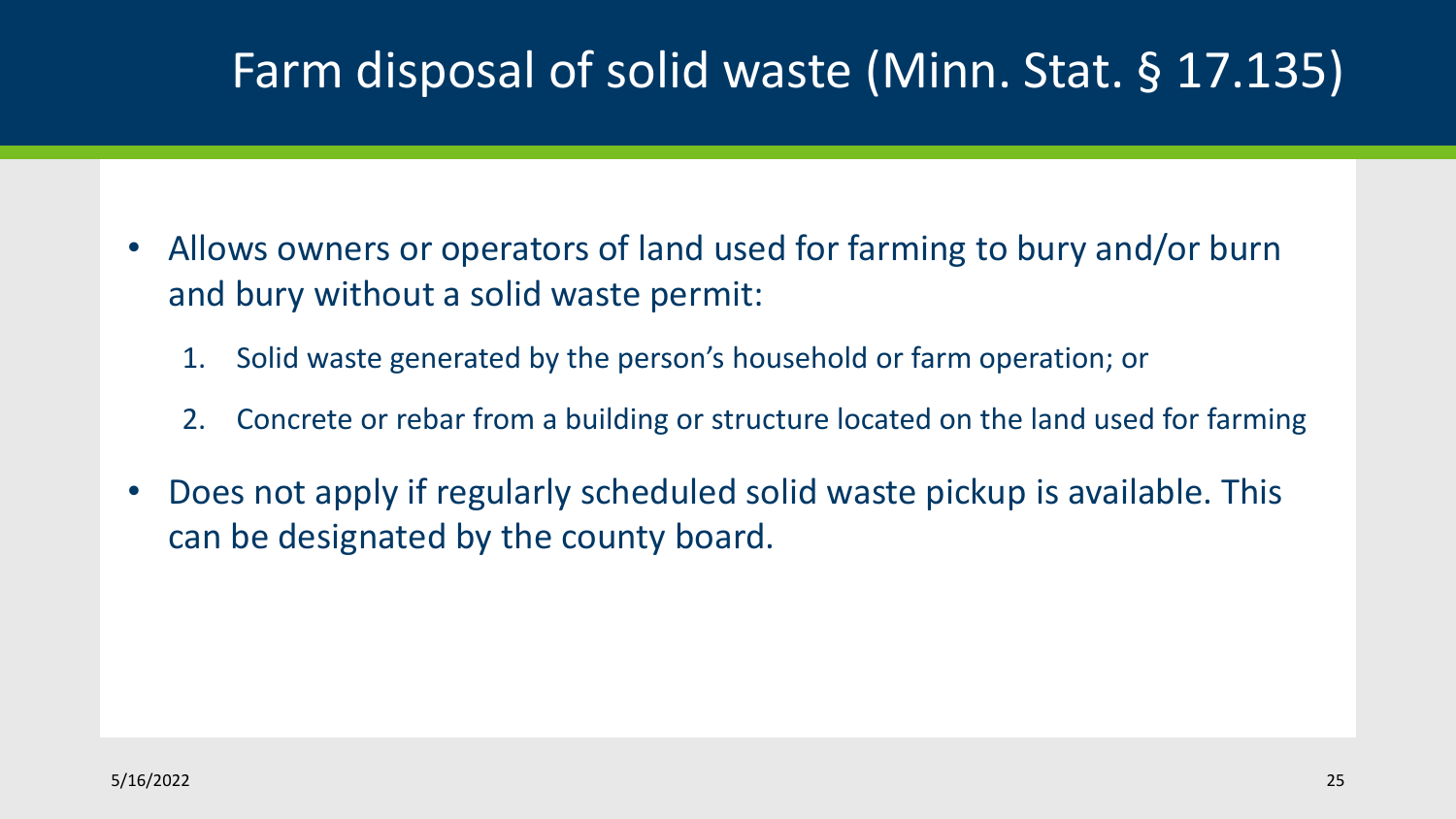## Farm disposal of solid waste (Minn. Stat. § 17.135)

- Prohibited materials cannot be burned:
	- Rubber • Tires
		-
	- Plastic • Shingles
	- Painted/stained/treated wood • Etc.
- Burning of a structure is only allowed in a legitimate fire training burn conducted by a fire department.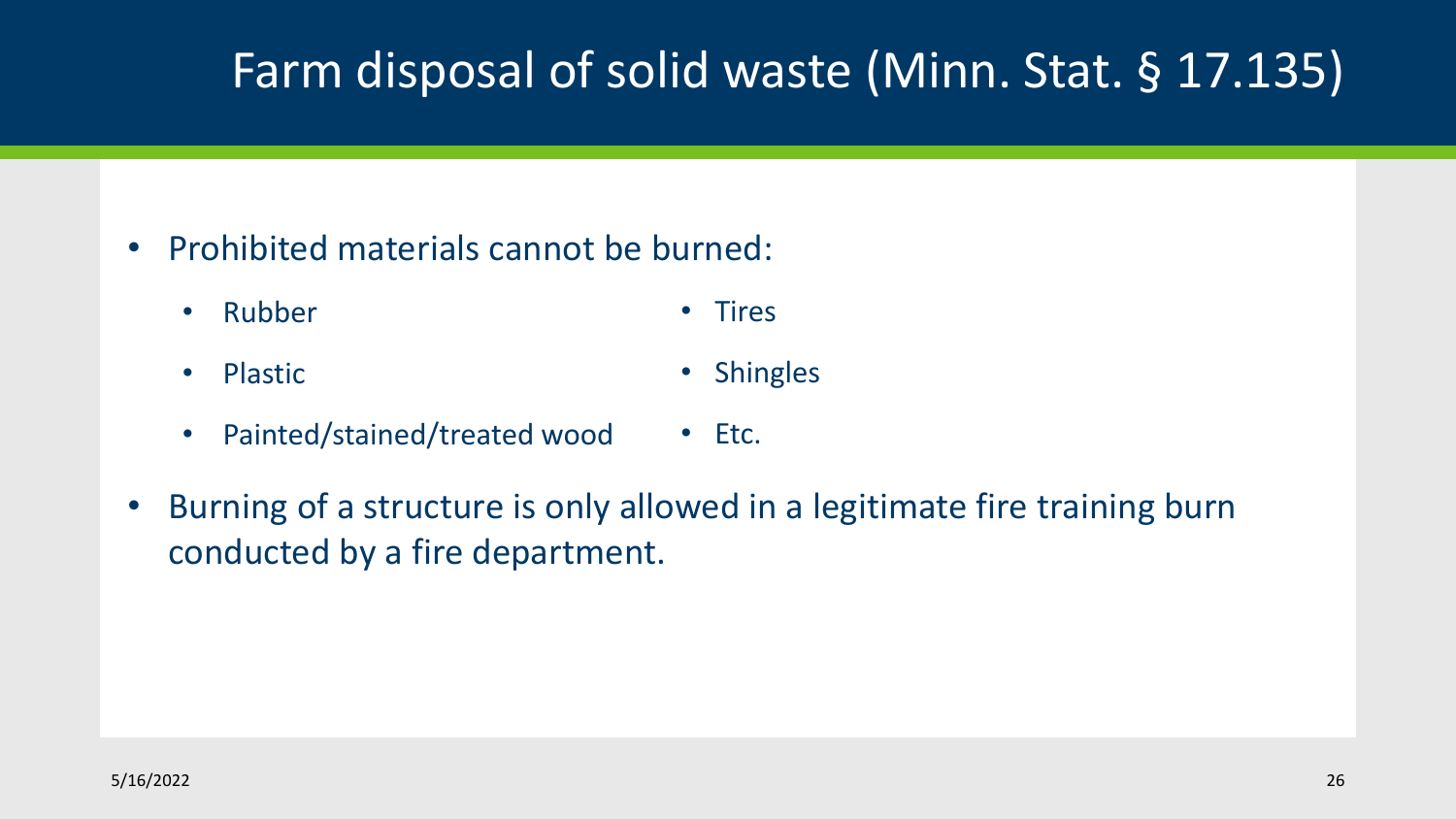## Farm disposal of solid waste (Minn. Stat. § 17.135)

- Concrete/rebar burial must be recorded on deed of property within 90 days.
- Must include an affidavit containing legal description and map showing location of waste.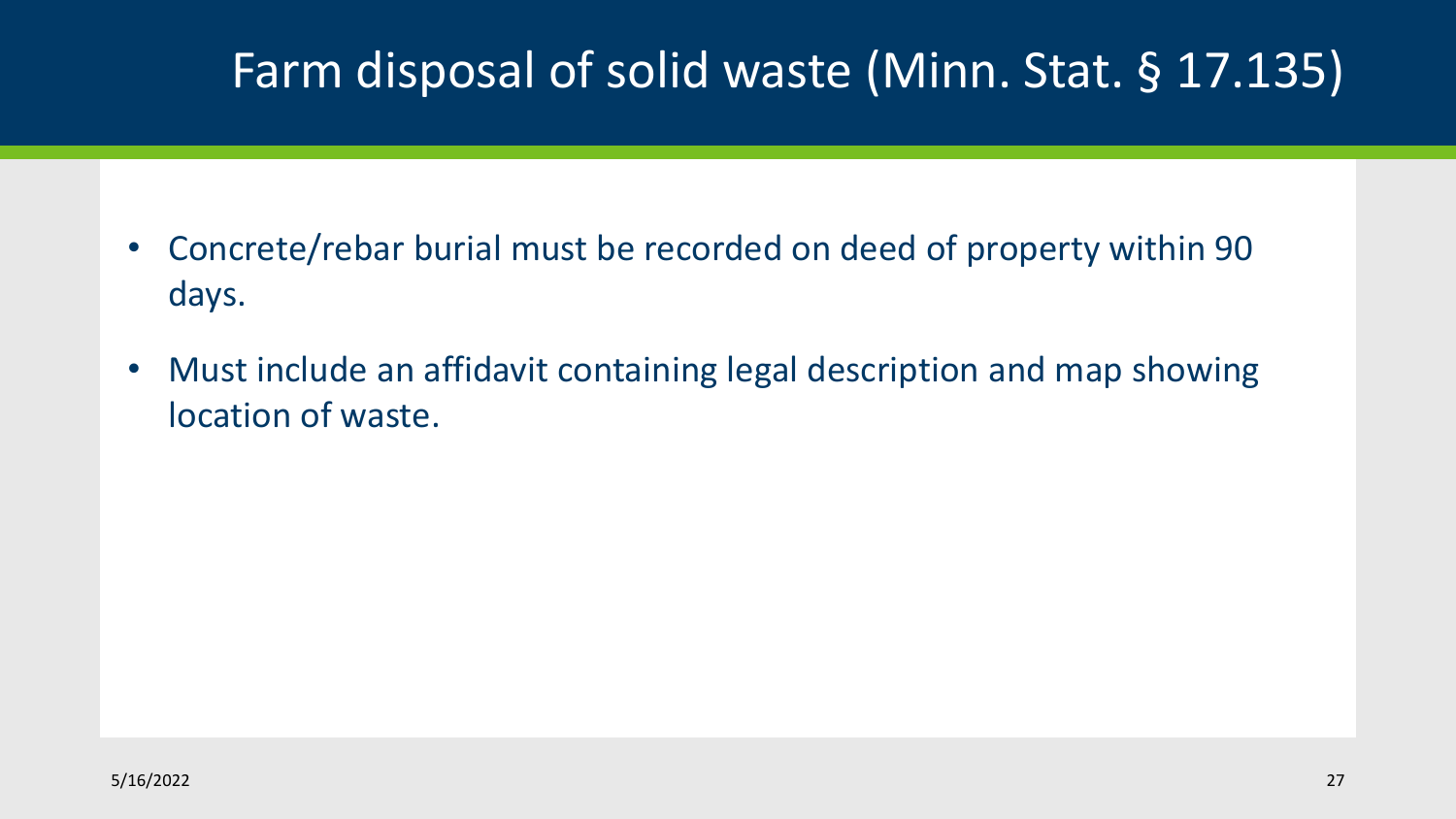## Questions?